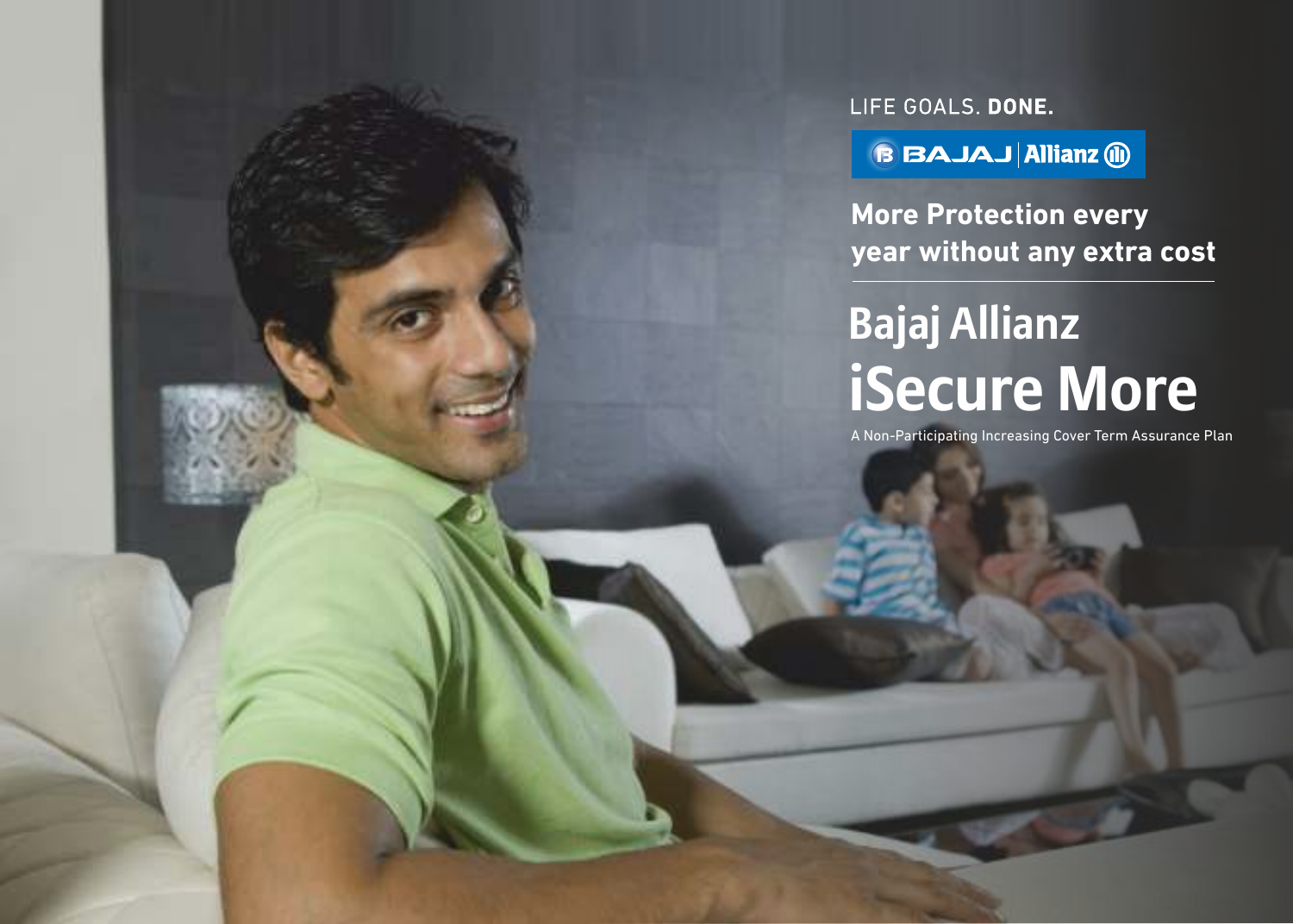**BBAJAJ Allianz (ii)** 

# Bajaj Allianz **iSecure More**

A Non-Participating Increasing Cover Term Assurance Plan

#### **Key Advantages-**



**Benefit from increasing cover of 5% increase in sum assured at each policy anniversary; upto a maximum of twice the sum assured at policy inception.**



1 **Benefit from high sum assured rebate**

<sup>1</sup>HSAR is subject to policy terms and conditions

#### **Flexibility to**

- Select policy term from 10 years to 25 years depending on your requirement
- Alter premium payment frequency
- Include spouse at a later date in your existing policy, if you are single at present
- Opt for disbursement of policy proceeds in annual installments

#### **DEATH BENEFIT**

#### **INDIVIDUAL LIFE**

- In case of unfortunate death of life assured during the policy term, provided all premiums are paid up to date, the benefit will be Sum Assured on Death<sup>s</sup>
- The policy cover will terminate immediately on death of the life assured.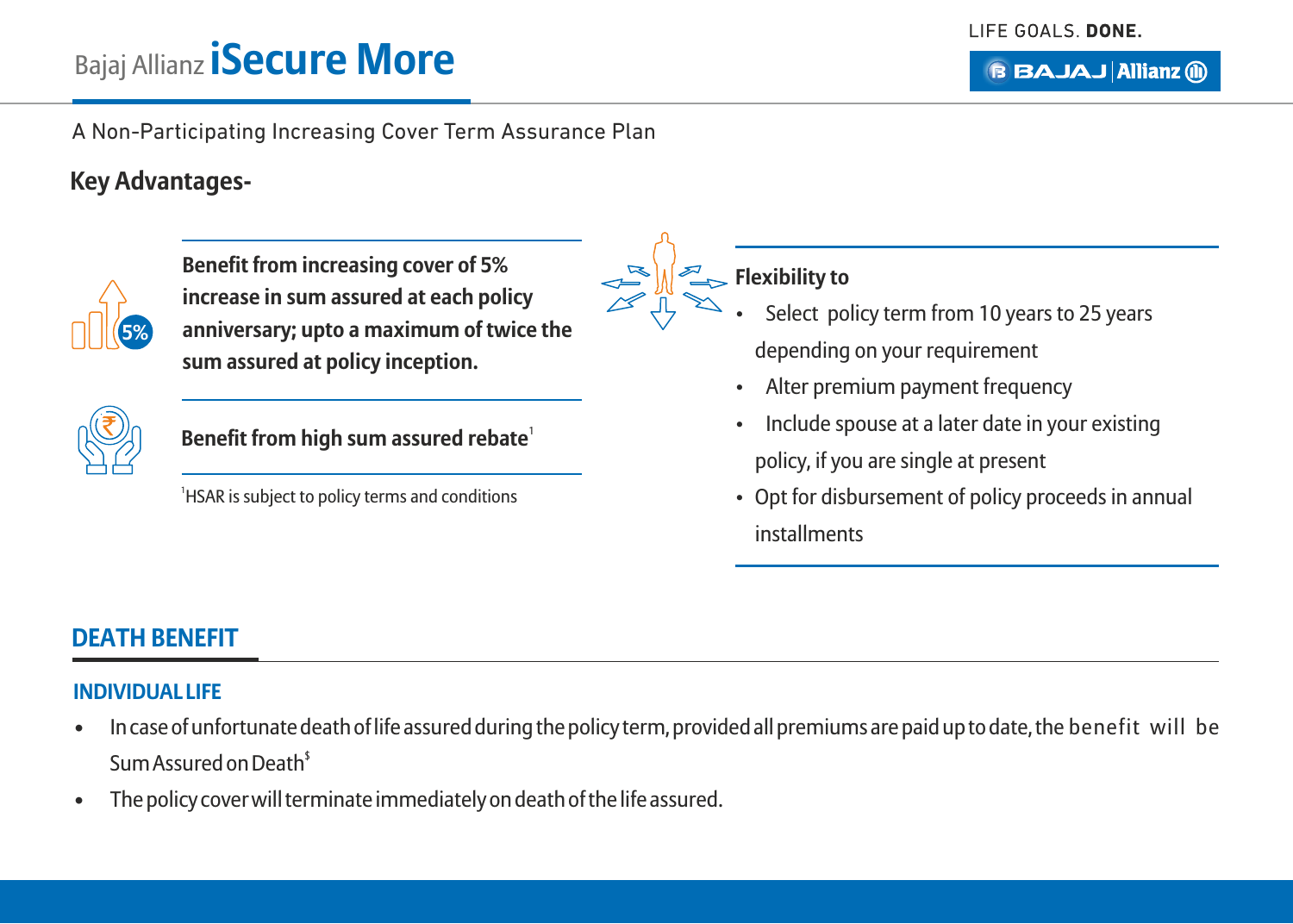#### **JOINT LIFE**

- The death benefit is payable on death of each life, provided the policy is in-force. The benefit payable will be Sum Assured on  $Death<sup>§</sup>$
- On death of any one of the life assureds, the policy will automatically continue on the surviving life assured with a reduced premium. The reduced premium will be based on the age, policy term and premium payment frequency the surviving life assured as at the inception of the policy and the sum assured with respect to the surviving life under the policy.
- The policy cover will terminate immediately on death of the surviving life assured. \$ Sum Assured on Death is defined as the higher of (a) 10 times Annualised Premium\*, (b) 105% of total premiums paid\* till date of death, (c) Prevailing Sum Assured

*\*Annualised Premium is the total premium/s payable in a policy year. The annualized premium is exclusive of Goods & Service Tax/any other applicable tax levied, subject to changes in tax laws, extra premium, and, Total Premiums paid shall be the total of all premiums received, exclusive of taxes, and extra premium, if any. Please note that Goods & Service Tax/any other applicable tax levied, subject to changes in tax laws, will be collected over and above the premium under the policy.*

#### **MATURITY BENEFIT**

No maturity benefit shall be payable on survival till the end of the policy term.

#### **SURRENDER BENEFIT**

No surrender benefit is payable under the plan.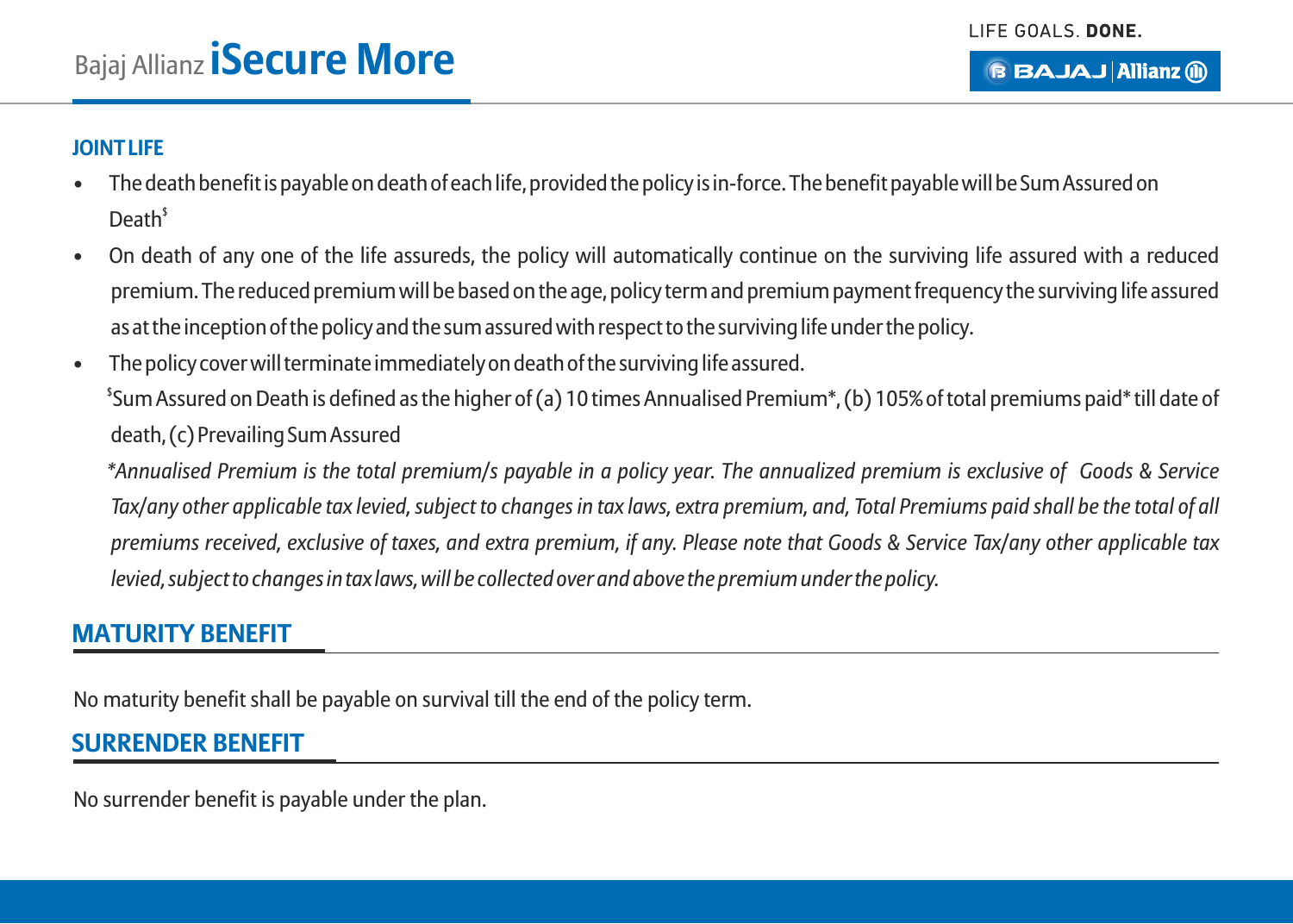#### **BBAJAJ Allianz (ii)**

#### **SAMPLE ILLUSTRATION**

Amit aged 30 has opted for Bajaj Allianz iSecure More for a policy term of 20 years. The Sum Assured (SA) chosen by him is ₹40,00,000 for which he is paying an annual premium of  $\bar{\tau}$  10,944 after a high sum assured rebate of  $\bar{\tau}$  2,736.

During the policy term, his sum assured increases at 5% annually till his sum assured becomes double the amount at policy inception.



*Premium shown are for a non-smoker male life exclusive of Goods and Service Tax The sum assured amount and/or other benefit amount indicated, if any, is a non-guaranteed illustrative figure and is subject to policy terms and conditions.* 

#### **ELIGIBILITY CRITERIA**

| <b>Parameters</b>          | <b>Eligibility</b> |
|----------------------------|--------------------|
| <b>Minimum Entry Age</b>   | 18 years           |
| <b>Maximum Entry Age</b>   | 60 years           |
| <b>Minimum Sum Assured</b> | ₹2,50,000          |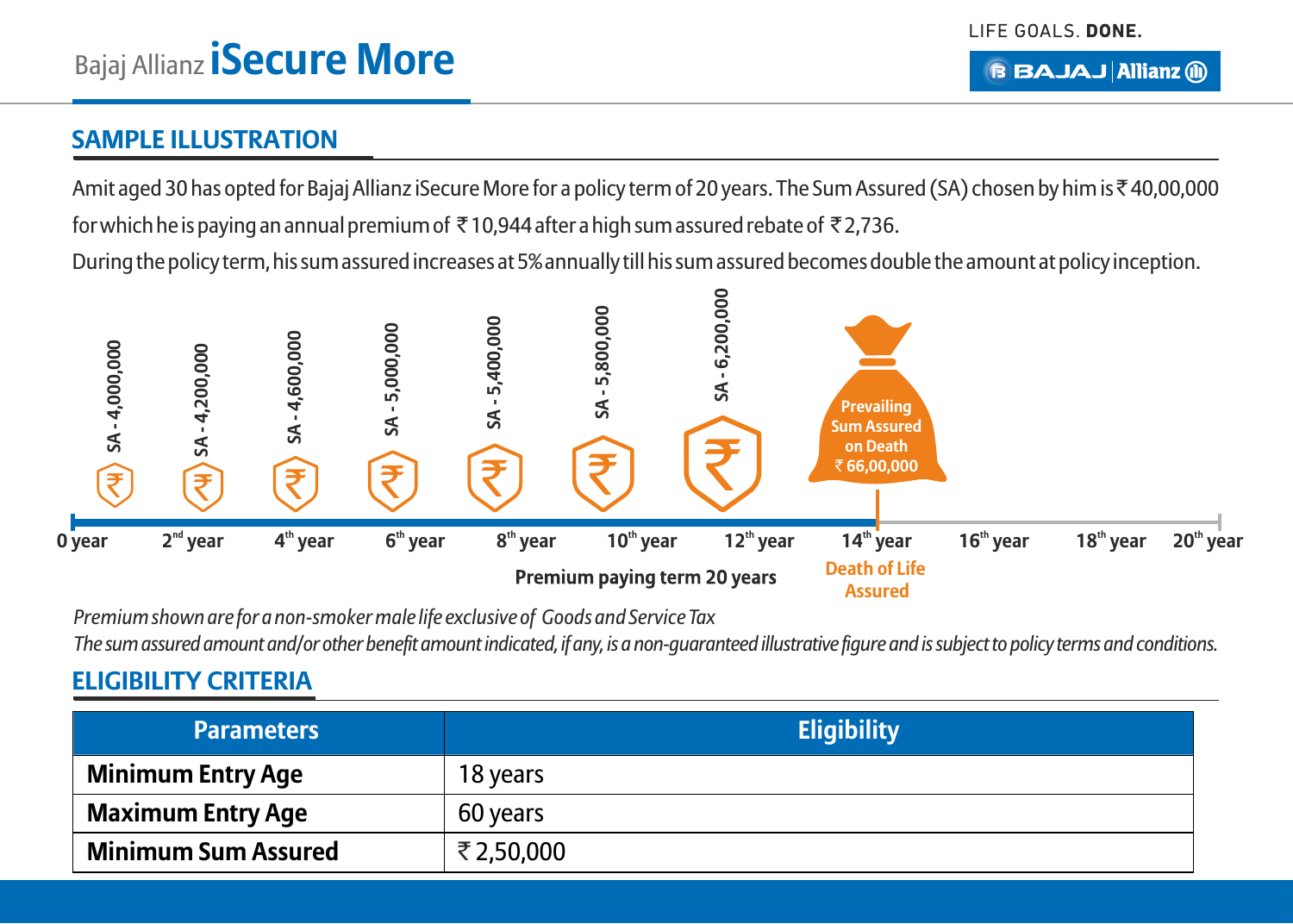|  | <b>BBAJAJ Allianz 10</b> |  |
|--|--------------------------|--|
|  |                          |  |

| <b>Parameters</b>                     | <b>Eligibility</b>                                                                                                                                                                                                                              |
|---------------------------------------|-------------------------------------------------------------------------------------------------------------------------------------------------------------------------------------------------------------------------------------------------|
| <b>Maximum Sum Assured</b>            | No Limit                                                                                                                                                                                                                                        |
| <b>Policy Term</b>                    | 10, 15, 20 & 25 years                                                                                                                                                                                                                           |
| <b>Minimum Installment</b><br>Premium | ₹1,500 per yearly installment,<br>₹750 per half-yearly installment,<br>₹400 per quarterly installment,<br>₹150 for monthly installment*<br>* For monthly installment, three (3) installments need to be paid at the<br>inception of the policy. |
| <b>Minimum Maturity Age</b>           | 28 years                                                                                                                                                                                                                                        |
| <b>Maximum Maturity Age</b>           | 70 years                                                                                                                                                                                                                                        |

#### **Prohibition of Rebate: Section 41 of the Insurance Act, 1938:**

"No person shall allow or offer to allow, either directly or indirectly, as an inducement to any person to take out or renew or continue an insurance in respect of any kind of risk relating to lives or property in India, any rebate of the whole or part of the commission payable or any rebate of the premium shown on the policy, nor shall any person taking out or renewing or continuing a policy accept any rebate, except such rebate as may be allowed in accordance with the published prospectuses or tables of the insurer.